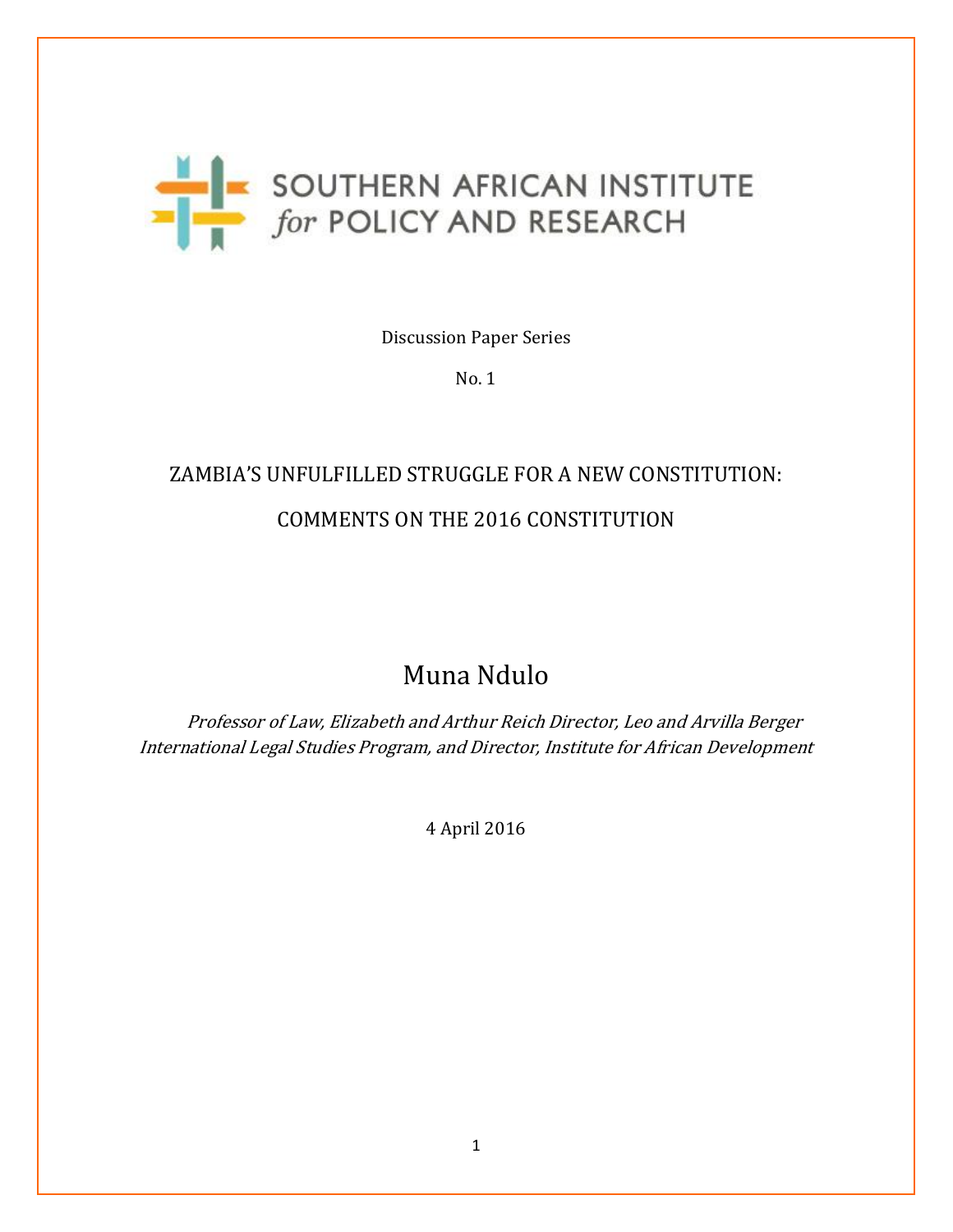In the last fifty years, Zambia has engaged in numerous efforts to develop a new constitution. Prior constitutions include the 1964 Independence Constitution, the 1973 Constitution and the 1991 Constitution. In addition, there has been significant constitutional amendments, including those of 1969 and 1996. The efforts have been directed at adopting a more democratic structure, as well as political institutions that would be less susceptible to political manipulation. At the core of the demands is a call for the development of viable institutions of state that promote participation, transparency, accountability and devolution in governance. Excessive concentration of power in the executive has put constitutional and institutional reforms on the national agenda. In January 2016 the Zambia Parliament adopted numerous amendments to the 1991 constitution. The Government hailed the amendments as a new era in democratic governance in Zambia. However, the amendments have been criticized by many both for the way they were adopted and for the substance contained in the amendments. In this article, we examined the 2016 amendments against the core demands of the people for a new and more democratic constitution and endeavored to see if those demands have been met. Our conclusion is that once again Zambia has failed to adopt a constitution that responds to the aspirations of the Zambia people. The amendments suffer from serious defects as well as bad drafting. The struggle for a new constitution in Zambia will have to be revisited. At earlier pointed out, the demands for a new constitution in Zambia is for the development of viable institutions of state that promote participation, transparency, accountability and separation of powers between the three branches of governmentexecutive, judiciary and the legislature. A key issue, therefore, in this constitution reform project is the demand for constitutional governance with restraints on presidential powers and a reduction in the excessive concentration of power in the executive. Experience worldwide has shown that a presidential system is likely to lead to dictatorship and pose a danger for political freedom unless there is an effective system of checks and balances, undisputed rule of law, constitutionalism, free and critical public opinion, and a fair and democratic electoral system. The first observation one can make with regard to the amended Zambia Constitution is that it is too long-some 117 pages. Some of the provisions, such as the ones relating to pensions (Article 187), natural resources, (Article 253) and environmental protection (Article 255) do not belong to a constitution and are better dealt with in ordinary legislation. Additional examples of provisions that do not belong to a constitution are provisions relating to the treatment of foreign investment and assuring foreign investors that they will not be nationalized (Article 10 (3,4,5). A constitution should deal with a general provision relating to property. The constitution retains dictatorial presidential powers as contained in the 1991 constitution and as a matter of fact it expands on them. Examples of expanded powers are those allowing the president to divide and create provinces or alter their boundaries with no process designed to curb possible abuse. The only control being that the change should be ratified by Parliament.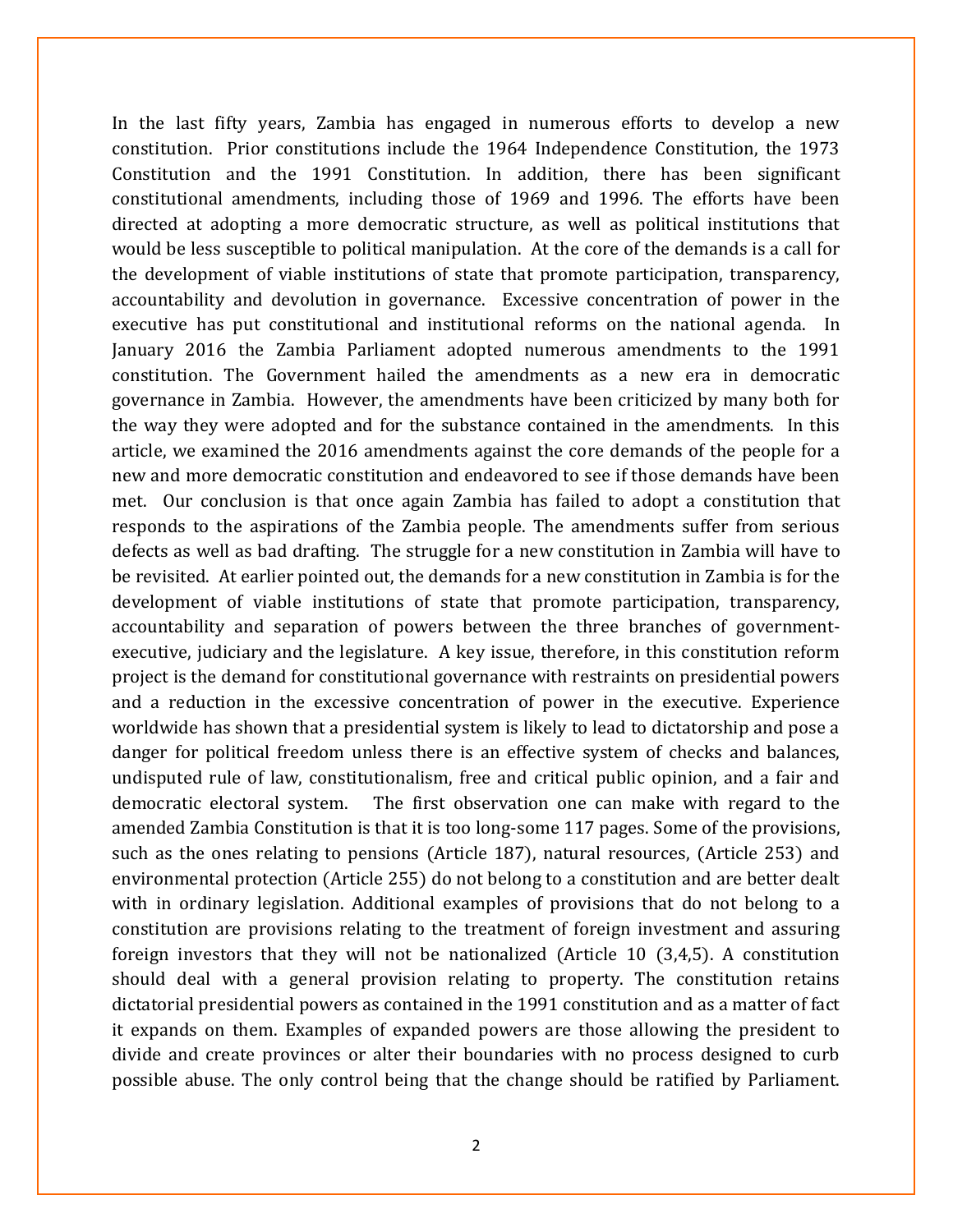Where the ruling party has majority this is no check at all. Below I give comments on specific provisions:

- 1. The preamble declares Zambia a Christian state and at the same time guarantees a person freedom of religion, conscience and belief. This is clearly contradictory. To compound the confusion, the same preamble declares Zambia as "multi-religious state." Declaring Zambia a Christian state contradicts Zambia's treaty obligations under the International Covenant for Civil and Political Rights (Article:18.1 ), and the African Charter on People's and Human Rights (Article: 8) which both guarantee freedom of religion. It further violates the Universal Declaration of Human Rights (article:18). Freedom of religion is a *jus cogens norm*. Declaring Zambia a Christian state promotes the pernicious idea that non-Christians are in some way secondclass citizens. It is contrary to best practice in constitution making. No other African country has declared itself a Christian state.
- 2. Article 8 gives a number of national values and principles. It includes "morality" as a national value. Morality is incapable of definition and is a subjective standard. In a multicultural society, there is more than one standard of morality in play, coming from different religions and belief systems. It is therefore unfavorable to have it as a national value.
- 3. One of the main demands for a new constitution was for a constitution that prohibited all forms of discrimination including discrimination perpetuated under customary law. Article 8 includes the principle of "human dignity, equity, social justice, equality and nondiscrimination." In its efforts to manipulate the process, it avoided amending the bill of rights. This would have required a referendum. As a result, customary law continues to be immunized against conformity with human rights norms. The Zambian Bill Rights in article 23 provides that the provisions outlawing discrimination "do not apply to any law so far as that law makes provision (c) with respect to adoption, marriage, divorce, burial, devolution of property on death or other matters of personal law;" …(d) for the application in the case of members of a particular race or tribe, of customary law with respect to any matter to the exclusion of any law with respect to that matter which is applicable in the case of other persons.." This is a major setback for women's rights.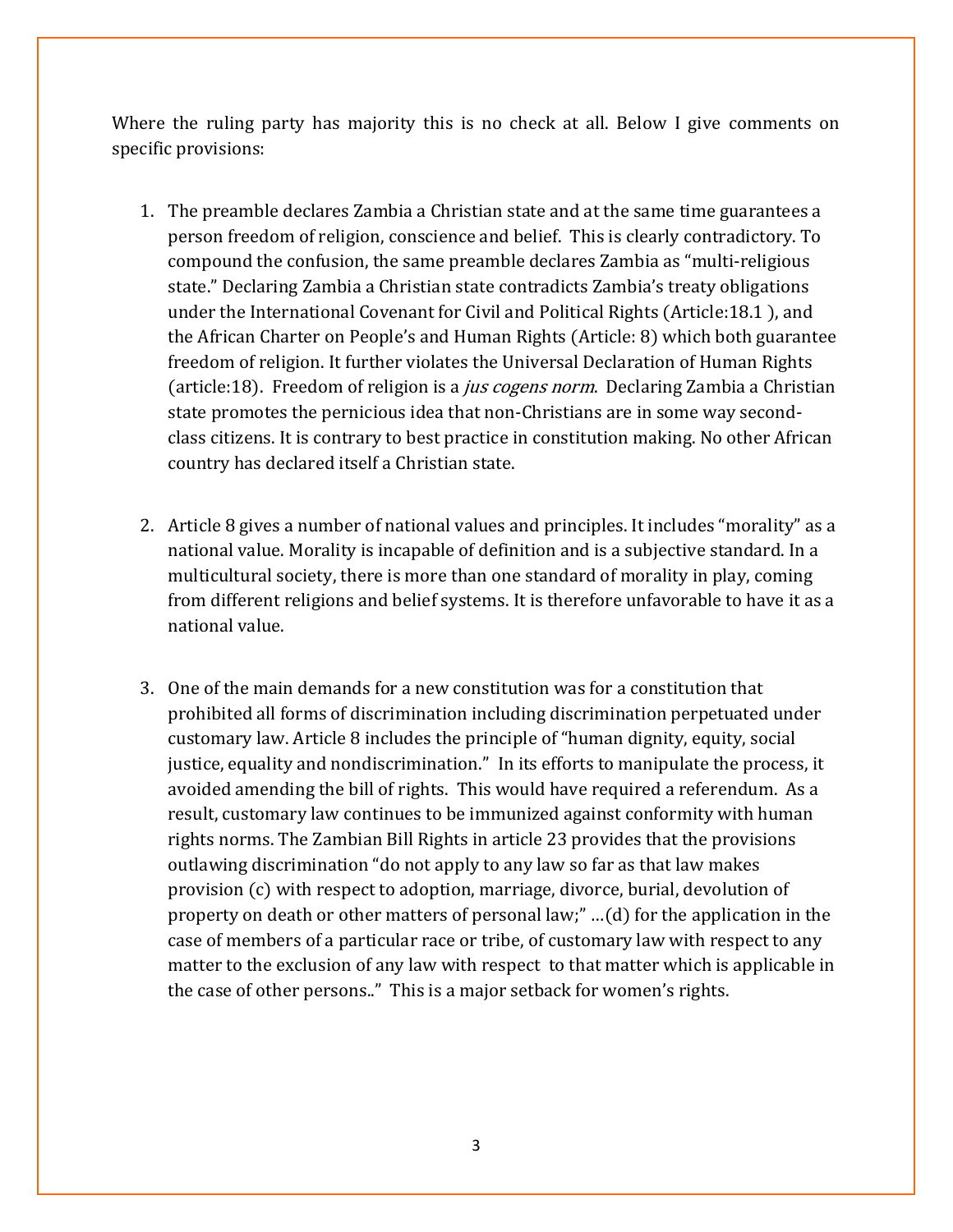4. Article 10 does not belong to a constitution. Guarantees foreign investors protection from nationalization. Is it advisable to make government contracts with foreign investors' constitutional obligations? A constitution, according to Black's Law Dictionary (9th Edition), is "the fundamental and organic law of a nation or state that establishes the institutions and the apparatus of government, *defines the scope of* governmental sovereign powers, and guarantees individual civil rights and civil *liberties*. Its main scope is to define a government's duties and obligations to its citizenry, and the process of becoming a citizen, and citizens' rights and duties." As such, it is outside the constitutional scope to create promises to foreigners in commercial transactions with the State. The concerns of foreign business with regard to the risk of nationalization can be are met under the protection of the right to property provisions in the constitution.

#### Citizenship:

5. The constitution provides for citizenship by birth, descent and registration. As currently drafted there is no difference between citizenship by birth and citizenship by descent contained in Articles 34, 35 and 36. In both cases the citizenship arises from descent, whether one is born in Zambia or outside. A disambiguation of this should be done- if one cannot acquire citizenship by being born in Zambia of foreign parents, then the only citizenship in the constitution should be citizenship by descent and registration.

6. Article 43 provides a long list of "responsibilities of citizenship." They include: (a) to be patriotic and promote development, (b ) protect and conserve the environment, (c) maintain a clean and healthy environment, etc. Are these enforceable or are they a general aspirational guideline to citizens? If they are enforceable, they may well infringe on freedoms of conscience and expression. However, if only aspirational guidelines, they should then be kept in the national values in Article 8.

7. Under the heading of electoral system, Article 45 (1) promises fair representation of various interest groups in society and gender equality in the National Assembly and in other elective positions. It does this without foreseeing how this will be achieved. If mechanisms are not established or required to be established by Parliament, this promise of fair representation will not be achieved.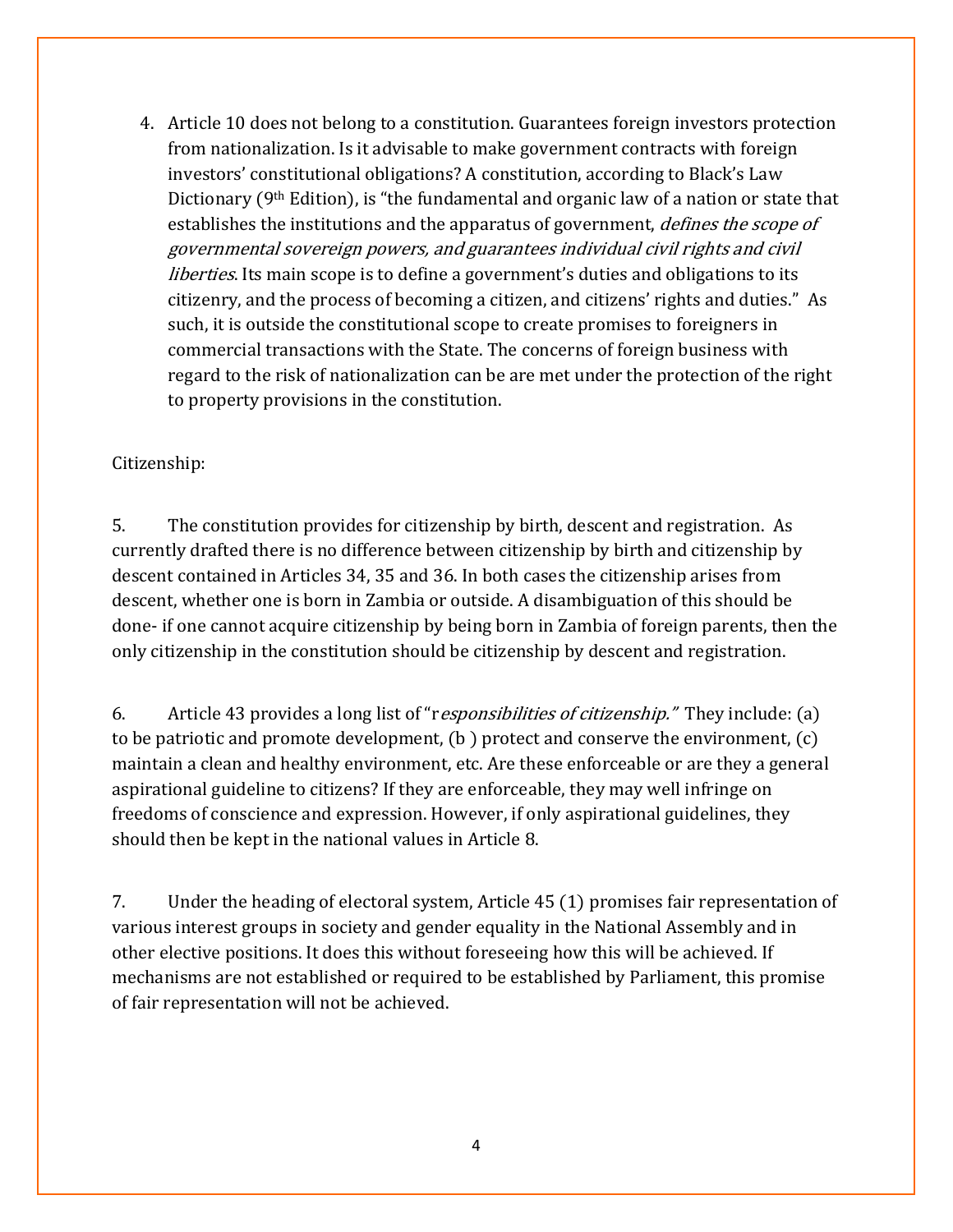8. Article 50 guarantees access to the media. A constitution cannot guarantee access to the media of a political candidate- this is based on commerce and the capability of the candidate to secure funds for the media campaign. However, the constitution can guarantee equality of access of all candidates in a political election-so that it is prohibited to deny one access to the media because of one's political affiliation.

### THE EXECUTIVE

9. Article 90 (2) vests executive authority in the President. Executive authority should be 'exercised by' and not 'vested in' the President. This is more in line with the principle of the sovereignty of the people. Framing executive power that way emphasizes the supremacy of the people, and not the supremacy of the President.

Article 94 (1) (2)2 (2) which deals with a situation where executive action which requires parliamentary approval fails to get the necessary parliamentary approval. The approach of Article 94 (20) is to have such a situation referred to the constitutional court to decide whether the refusal by parliament to approve such action is justified. This exposes the Judiciary to unnecessary political pressure. It is forced to side with one party over the other on issues that may be entirely political- such as the acceptableness of an appointee to a position- a candidate may be technically qualified, but in the minds of parliament, may be unsuitable due to temperance or questionable integrity. Another example may be where a concession or treaty is entered into with a foreign state or company with a checkered history in relation to the state. Parliament may feel that the bad history with the corporation or state necessitates a refusal to ratify the President's decision, while the President feels that enough time has passed and the past should be forgotten. In parliament, the standard of questionable integrity or bad history is a political standard. In court however, the standard becomes a legal one- in the worst case scenario, one of beyond reasonable doubt. Transferring the political matter to court makes judges have to adapt their procedural tools to political ends- for which the tools are wholly inappropriate.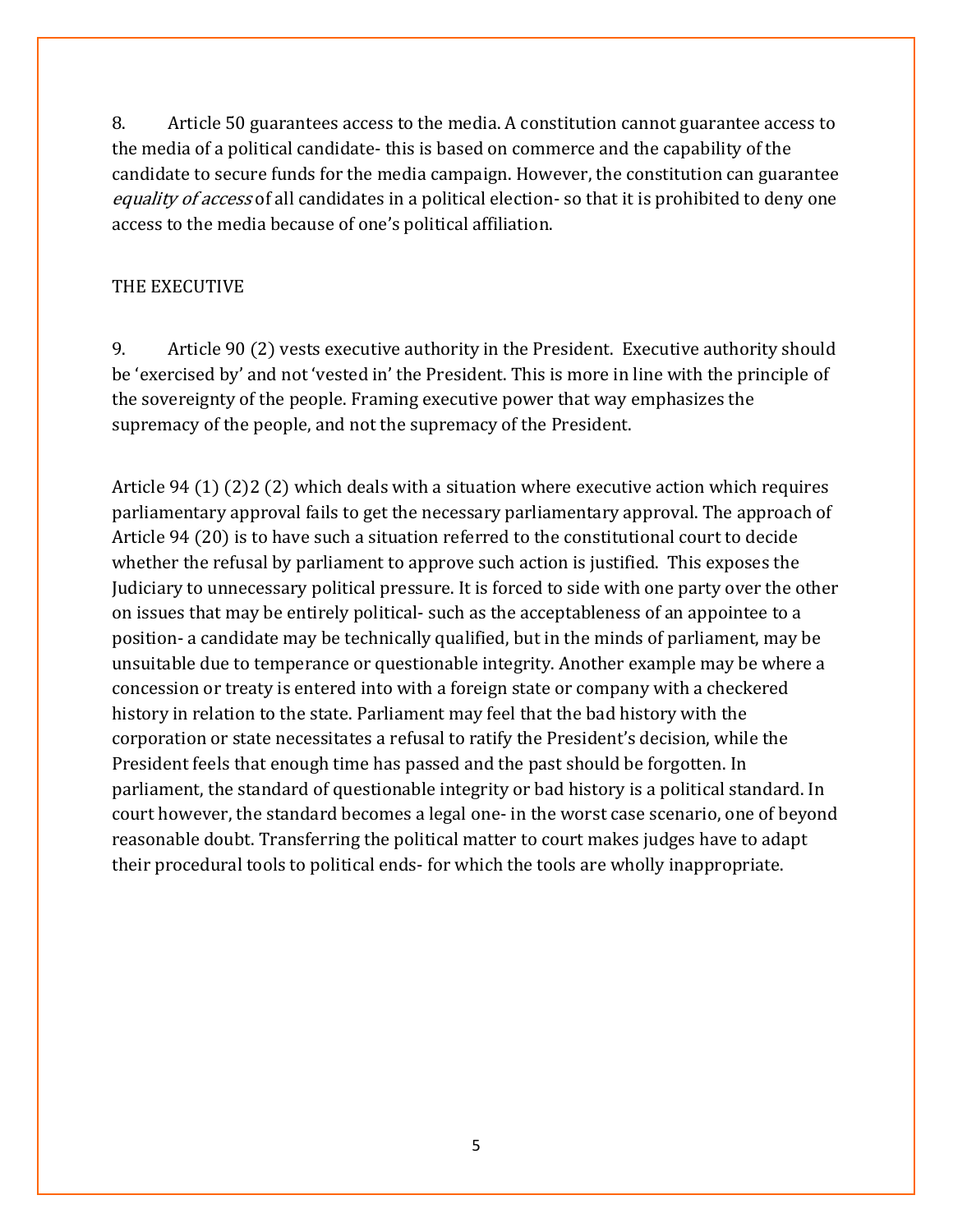10. This subsection is furthermore wholly unnecessary- the business of co-ordination between the Executive and the Legislature is by and large political, and the leadership qualities of the leaders in both arms are aimed at harnessing political synergy to achieve their goals. As such, no safeguards are necessary to ensure action. An alternative of a mutually assured destruction has been developed in other countries to counter this situation- provisions to the effect that if the legislature and executive fail to co-operate to form a cabinet within a specified period (maybe 60 days), Parliament stands dissolved and the entire government goes back to a re-election. As the election activities are costly- in terms of time and money- and nothing is assured at the ballot, this provides an impetus to both groups to co-operate: an impetus to the President to choose candidates who are reasonably acceptable to a varied and divided Parliament, and an impetus to Parliament to reasonably consider the President's nominees.

11. Article 95: Establishes a procedure whereby in cases where Parliament does not approve of presidential appointments or measure requiring Parliamentary approval before it takes effect, the president can nominate another person. Where the National Assembly refuses or delays the ratification of the measure or appointment for the third time, that measure takes or appointment takes effect. It is difficult to see the rationale for this approach. The procedure outlined in this Article can be used as a political ploy- the President can lay out three wholly unacceptable candidates with no chance of making it through Parliament- while ensuring that the 3rd candidate, who is herself unacceptable on an obvious standard- let's say nepotism, goes through without need for ratification by Parliament. This is another example of the emphasis on the presidency that is evident throughout this constitution.

12. Article 98 deals with immunity of the president from civil and criminal proceedings. Article 98 (2) provides that the president shall not in his or her private capacity during the tenure of office as President, institute or continue civil proceedings against him. In 98 (4) it is provided that except where the immunity has been removed by parliament, the president is immune from criminal proceedings which immunity continues after that person ceases to hold or perform the functions of that office. With respect to 98 (2) it is not clear if this is an absolute ban. What about divorce proceedings? Can they go on? The President should not be immune from criminal proceedings after leaving office. This will encourage corruption and impunity. No one should have the opportunity to commit crimes, whether as a President or as a layman, without incurring liability. These sections are an affront to the country and to the rule of law.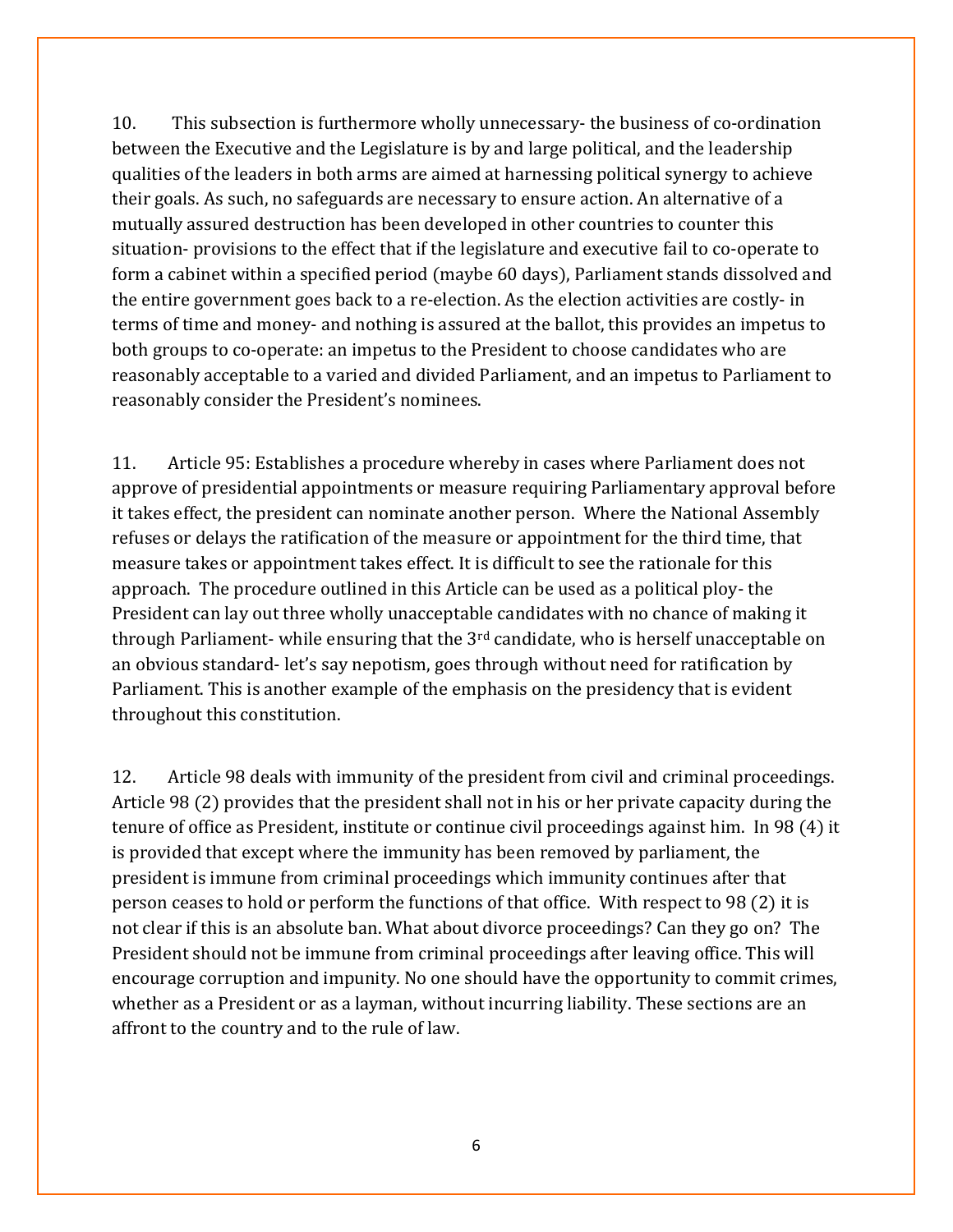13. There is a conflict between Article 104 (2) and Article 104 (3): the latter article declares that the incumbent President remains in office until the incumbent is sworn in. The former article however declares that the Speaker is the one who performs executive functions in the case of election petitions. Article 104 (3) is unnecessary and should be deleted. Even where the incumbent is seeking re-election for a second term and has an election petition against him, his first term is still in effect until a new president is sworn in, or he is sworn in for a second term. This maintains the stability of government, and avoids unnecessary transfers of power.

14. Given the abuse of patronage in the appointment of the cabinet, it would have been a good measure to limit the size of the cabinet. This should be provided for in the Constitution to prevent a bloated government. Article 111((5) which states that where a vacancy occurs in the office of the Vice –President except as provided under Article 81, the President shall appoint another person to be Vice President and the National Assembly shall by a resolution supported by the votes of not less than two thirds of the members of Parliament, approve the appointment of that person as Vice-President. The approach is devoid of any logic and the two thirds required for approval is the same as that required to amend the constitution. I see no justification for such a high threshold.

## THE LEGISLATURE

15. Article 62 (1): states that Parliament consists of the President and the National Assembly. How is this reconciled with the doctrine of separation of powers? The fact that the president assents to legislation after it has been passed by Parliament does not mean he or she is part of Parliament. A similar provision in the Kenya constitution reads:" There is established a Parliament of Kenya which shall consist of the National Assembly and the Senate1." In Zambia there is no Senate, so Parliament should be the National Assembly. Parliament should be independent. Greater independence of Parliament is essential if Parliament is to be able to act as a check and balance to the Executive. An independent Parliament contributes to a more accountable government and increases the legitimacy of government action. Action of the Executive approved by Parliament is seen as one that has the approval of an independent house representing the interests of many varied positions in the country. This legitimacy and transparency should not be tainted by unnecessary intrusions into Parliament by the Executive.

 $\overline{\phantom{a}}$ 

 $1$  Article 93 (1) (2), Constitution of Kenya, 2010.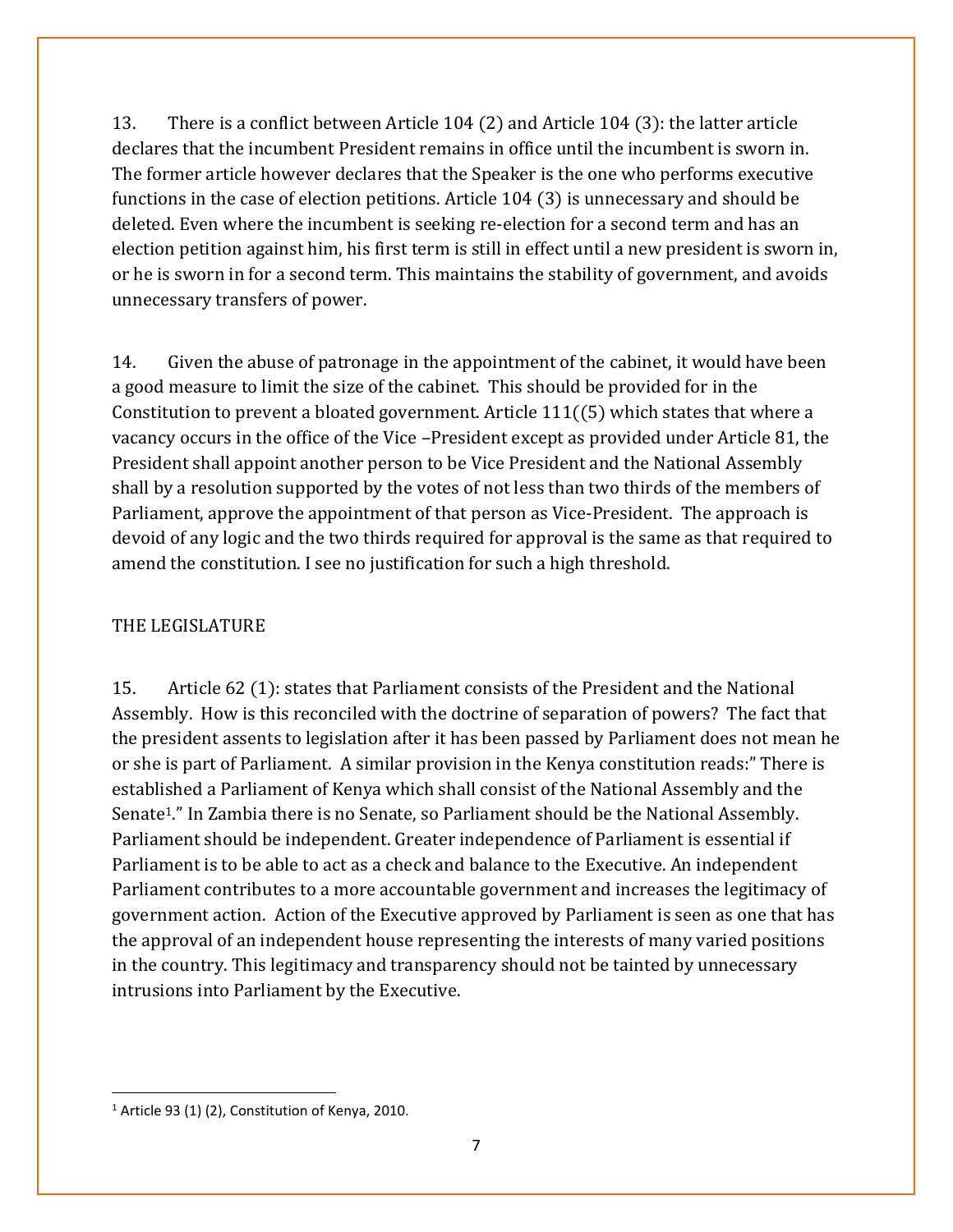16. Article 72 (2) (c) (e) provides that a Member of Parliament loses his or her seat if he or she is expelled from the party which sponsored the member for election to the National Assembly. This article threatens the stability of people's representation in the Parliament. A Member of Parliament's seat is not only derived from his or her political party but also from his or her electorate. As such, the party should not be able to deprive the electorate of their elected representative by ejecting him or her from the party during the pendency of parliament. A compromise may be to allow a party to eject an MP from the party but this will not have the effect of removing the MP from his or her seat. However, if a Member of Parliament voluntarily quits his or her party, he or she should lose the seat. This will ensure the stability of political parties and avoids unnecessary expenses for by elections to fill the seat.

17. Article 81 (4) allows the President to dissolve Parliament if the Executive cannot effectively govern the country due to the National Assembly failure to objectively and reasonably carry out its legislative function. This section unnecessarily infringes the independence of the legislature by allowing the President to make quality statements about Parliament- its inability to objectively and reasonably carry out its legislative function. The executive cannot police the legislative function. If a deadlock is reached, it should be resolved through political means.

18. Section 81 (5) and (6) thrusts the Judiciary into this political dispute by asking the Judiciary to determine whether the situation in 84 (4) exists further infringe the independence of the Judiciary. Effective democracies have at their core a strong Parliament. This is absolutely a must if there is to be an effective system of checks and balances. The importance of a legislature that can act independently of the President t to ensure accountability of the President needs no special emphasis, unless parliament is in fact independent of the President, parliament's sovereignty simply means the sovereignty of the executive. To secure liberties in an open, plural, and democratic society, there ought to be an effective parliament which would not only be a focal point of policy, but one that is expected to play a crucial role in the checking and balancing of other powers. No constitution, however strongly entrenched, can be a guarantee against the temptations of power on the part of the executive unless there is an independent legislature to act as a counter poise against such temptation, and unless there is a strong national ethic against executive pretentions, the guaranteeing of rights of individuals is not worth the paper it is written on.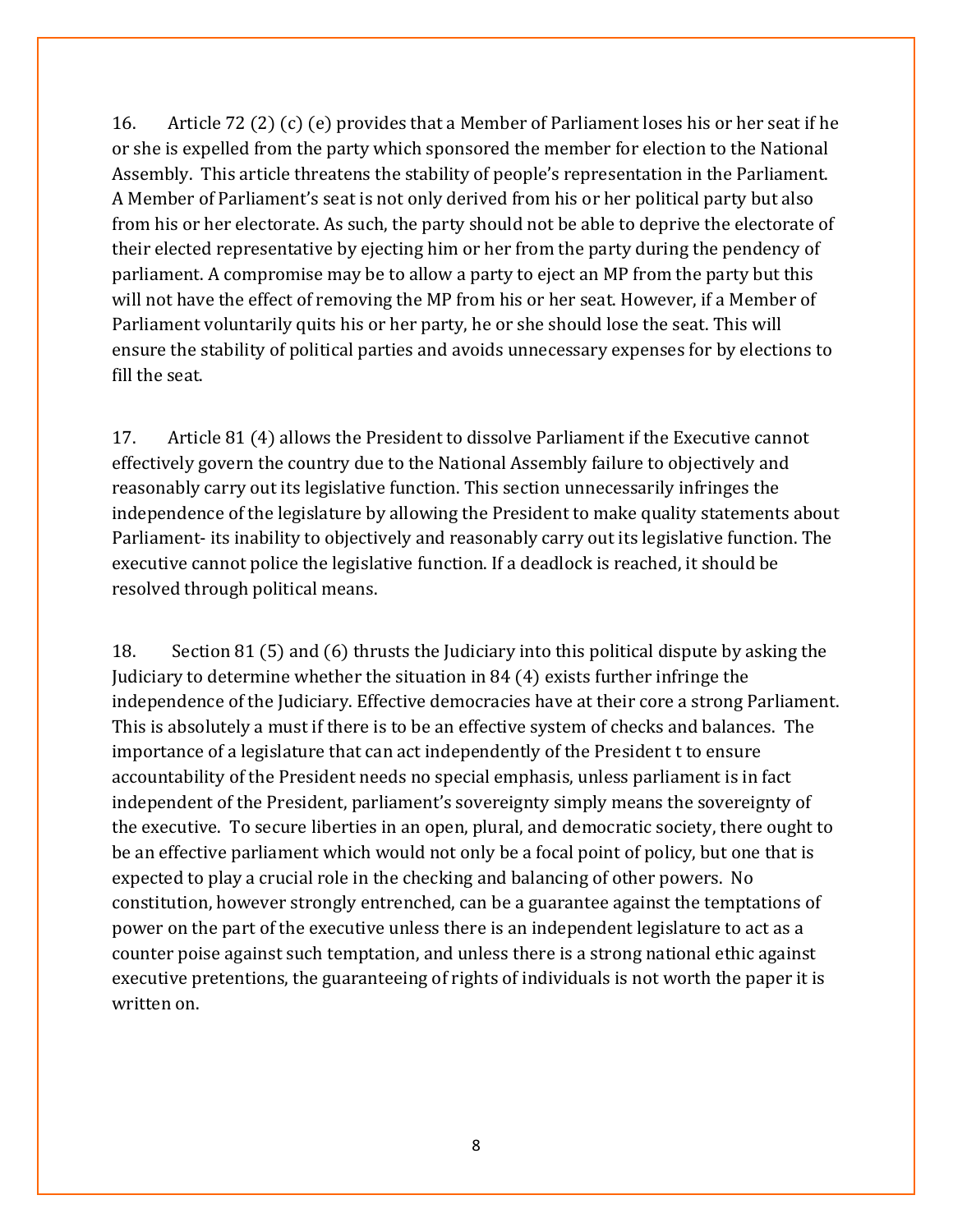19. In Article 82 (4), dealing with the election of a Deputy Speaker it is provided that the Deputy Speaker shall be elected from a list of three names selected by political parties represented in Parliament. The prescription of 3 names assumes that the varied political parties shall be able to agree on 3 names to be nominated for First Deputy Speaker. Firstly, Articles 139 (1) and (5) have no prescription for the number of nominees for the posts of Speaker or Second Deputy Speaker respectively. Secondly, if there are more than 3 parties in parliament, and all want to nominate one of their own for election as First Deputy Speaker, how are they to decide who will make it to the final three? The prescription limiting the number to three should be removed.

#### THE JUDICIARY:

20. The amended constitution creates a separate constitutional court with its own judges. This might end up being an overload of the judicial system. Constitutional courts have their roots in civil law. In the Kenyan constitutional process, the first draft contained a proposal for a constitutional court, but this was rejected because it was felt that a separate constitutional court would make the judiciary bulky. It would seem to me that what Zambia needs is a division in the Supreme Court constituted to have a larger bench whenever the hearing of a constitutional matter arises. Furthermore, there are other problems associated with vesting jurisdiction to special courts only over constitutional matters. Constitutional law cannot be treated as a hermetically contained body impervious to effects from other branches of law. Being the fundamental law of the land, constitutional law is in constant interaction with other law streams. For instance, the right of a fair trial in a criminal proceeding is a constitutional matter rather than a criminal law question. There is no neat division between constitutional and other legal issues, and lawyers will always find a constitutional issue inextricably interlinked with banking, commercial law, company law and customary law disputes.

21. In Article 118 (c) among the principles of judiciary authority is included "the payment of adequate compensation where ever applicable". Constitutional lawyers would not consider "adequate compensation shall be awarded, where applicable" as a principle of judiciary authority. Also the use of the "term repugnant to justice and morality" is outdated as a test for the application of customary law. The best practice is to test the validity of customary law against the bill of rights in the constitution.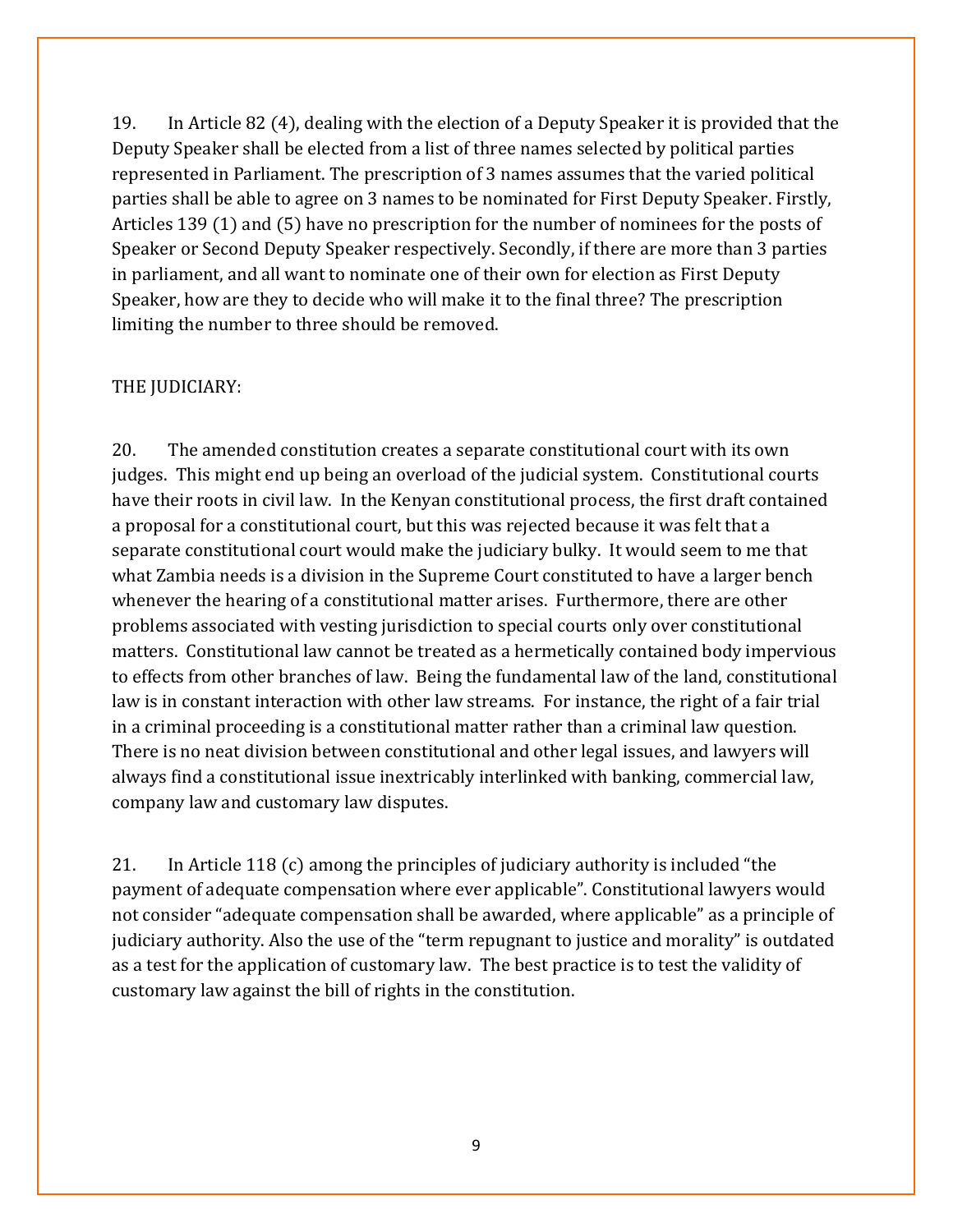22. Articles 121 states that "the Supreme Court and the Constitutional Court rank equivalently". This can lead to conflicts in the judicial system. What happens when there are conflicting decisions from the Supreme Court and the Constitutional Court? What if the Supreme Court refuses to certify a constitutional question to the Constitutional Court? What if the Constitutional court gives a decision and the Supreme Court fails to apply it? Also contrary to the trend elsewhere in the world, Article 125 (3) states that the Supreme Court is bound by its decision. This can cause unnecessary delays in the development of the law. This provision would mean that you would need parliament to change precedents which are no longer just given changes in society.

23. Articles 120 (1) creates the Supreme Court and the Constitutional Court. This is an unnecessary duplication of courts. To create a Supreme Court as just another level of appeals is an unnecessary lengthening of litigation. The Supreme Court should be the final court. International best practice also gives it the power to hear cases on referral that are of great importance. The work of a Constitutional Court can be divided between the Supreme Court and the High Court, which should be able to interpret the Constitution in the normal cause of litigation. Interpretative certainty on constitutional matters can be achieved by giving a right of appeal to the Supreme Court/Constitutional Court at the top of the court hierarchy. Furthermore, any specific references required for the Constitutional Court can be achieved by the top hierarchical court, whatever name it may assume.

24. The appointment of judges should be strictly on the recommendation of the Judicial Service Commission. To remove executive influence in appointments of judges, in most countries the president has to act on the recommendation of the Judicial Service commission. The president should not have any discretion in the matter. The process of appointing judges should be transparent and be clearly spelt out. Article 144 provides that a judge may be removed by the Judicial Complaints Commission. It is unusual to have the same type of procedure for dealing with complaints against the judiciary as for a serious matter such as the removal of a judge, which impacts on the independence of the judiciary. The removal of a judge in any jurisdiction is a serious matter and requires a judicial tribunal to decide the appropriate action. The appropriate tribunal is the Judicial Service Commission.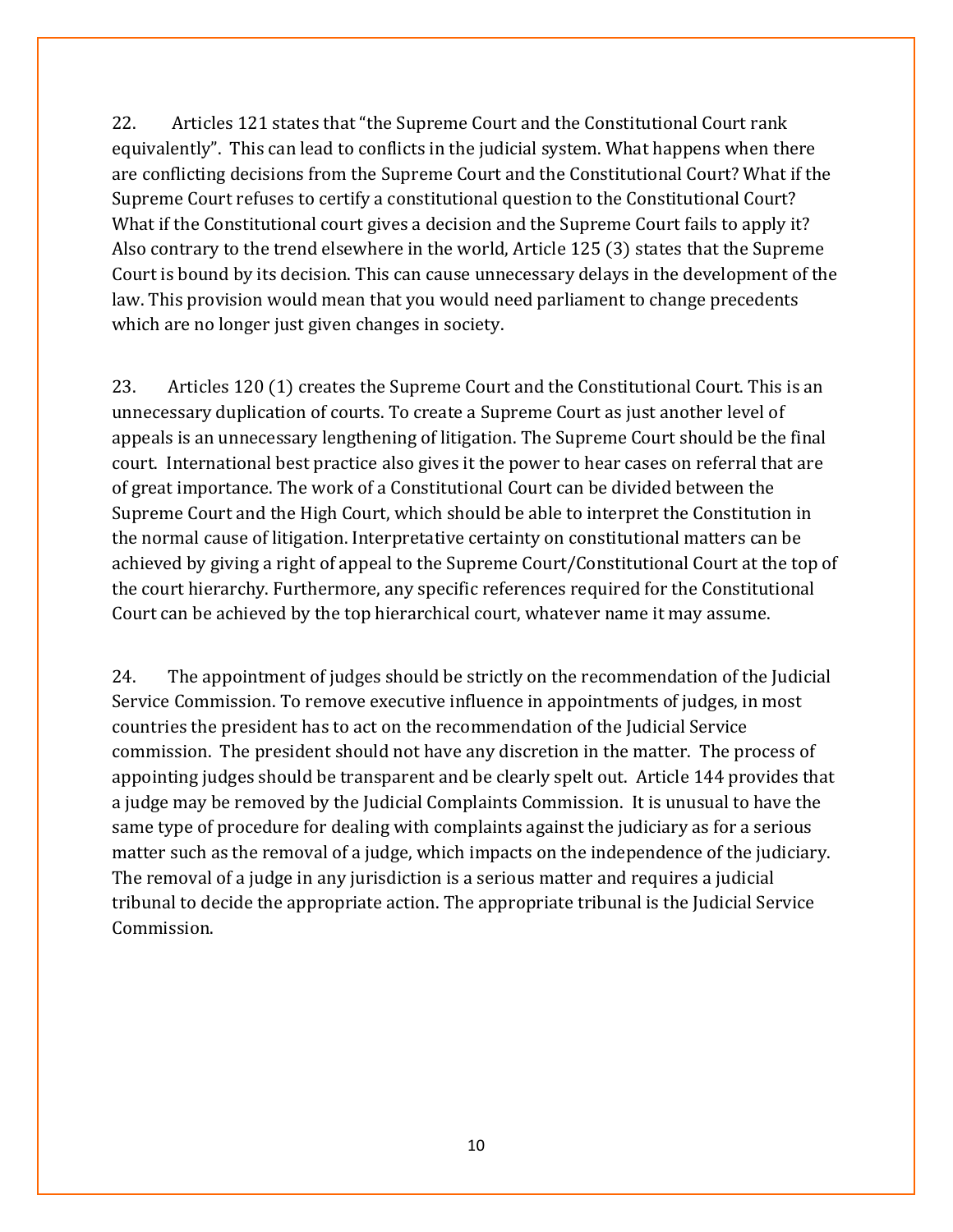25. Article 216 states that the Judicial Service Commission shall be independent and shall not be subject to the direction or control of any person or authority in the performance of its function under the constitution. And yet, independence is not secured by the manner of appointment of commissioners, who are in any event likely to be dominated by government functionaries. The constitution should specify the membership of the Judicial Service Commission. The best practice is to have a body that represents the courts, the law society and civil service commission. Members should serve for specified terms.

26. Article 123 states that the Judiciary shall be a self- accounting institution and shall deal directly with the Ministry of Finance in matters relating to its finances. There is conspicuously missing a provision setting up a Judiciary Fund to ensure the financial independence of the Judiciary. The fund would guarantee that the Judiciary's budget is not scrutinized by the Finance Ministry and is submitted directly to Parliament. This is important to ensure that the Judiciary are not at the whims of the Executive, at the threat of a reduction of their budget if they do not comply, while maintaining a public face of independence through security of tenure.

27. The Appointment of Deputy Chief Justice and Deputy President of the Constitutional Court: there appears to be some ambiguity as to the procedure of appointing these two offices. In Article 140, there seems to be a general procedure of appointing all judges (these two included), of the President's appointment subject to JSC's recommendation and the ratification of the National Assembly. However, in Articles 137 (2) and 138 (2), there seems to be a contrary procedure where these two are appointed by the President, in consultation with the JSC. The first procedure is recommended, as its strong language underlines the independence of the Judiciary. The Judges are to be appointed *on the* recommendation of, and not in consultation with the JSC.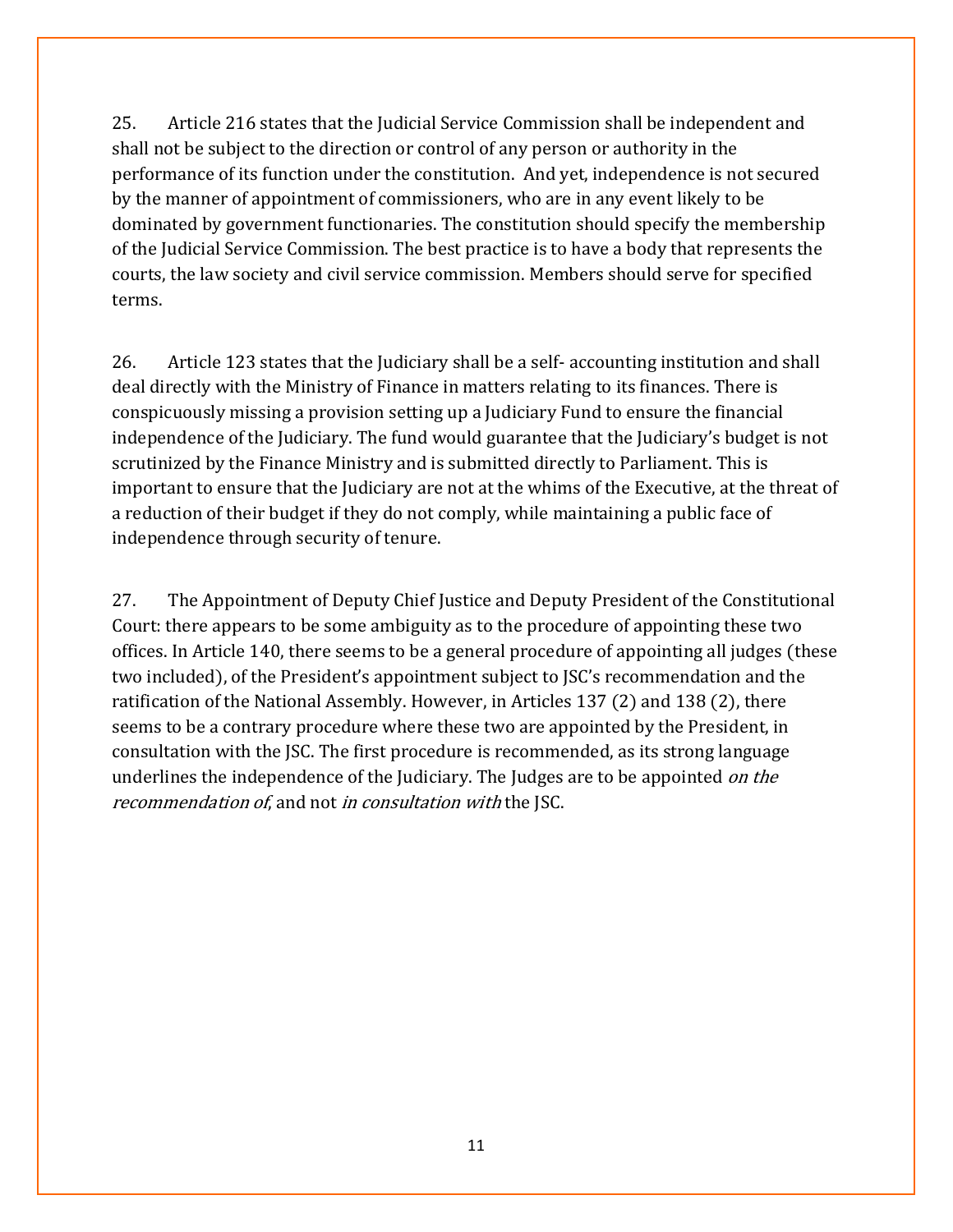#### DEVOLVED GOVERNMENTS

28. Clearly, what is being provided for under this constitution is not devolution but decentralization of the center. Devolution is about devolving constitutional authority to sub national governance structures. The constitution seems to confuse decentralization (administration outside the headquarters) and devolution, which refers to semiautonomous systems of government. Devolution involves the creation and sustenance of a system of local authorities that are semi-autonomous with respect to their authority, responsibility, finance, and human resources and accountability arrangements. These are constant elements of the legal construct of devolution in all countries irrespective of their political or economic system. Executive authority of the provincial government must reside in the provincial government. In devolution the two-tier system of government needs to be codified. The constitution has to protect regions from encroachment from the center. In the amended constitution, the provincial minister, who will be head of the province will be a presidential appointee. Several sections recite devolution language, e.g. giving power to local communities, giving autonomy, equal distribution of resources without actually doing so. The issue of revenue collection for local government does not receive serious attention in the constitution. Local authorities ought to be encouraged to raise their own resources. Local taxes are important not only from fiduciary viewpoint but also because they help mobilize citizens' interest in the work of local government. Taxes also enhance the demands of the governed for accountability from their governors.

29. There should only be two levels of government. This will lessen the wage bill- each level of government comes with a Chief Executive and a Legislative Assembly. Even if the Provincial Level was primarily formed of people already in existence- Mayors, Chiefs, etc. these will still command sitting allowances at their sittings, which will be an unnecessary burden on the taxpayer. Far richer and more populous nations only have two levels of government- the National and the State/County/Federal State. Administrative Units: Administrative units must be prescribed in the Constitution. The President should not have power to prescribe these as this encourages administrative units being created not based on need but on cronyism- to create positions for political friends by creating new units. These administrative units need to be as few as possible to make them economically viableto ensure that they can run independently and be internally financially sustainable. The choice is between Provinces and Districts. It is suggested that the devolved unit be a province, which is a larger area with more resources.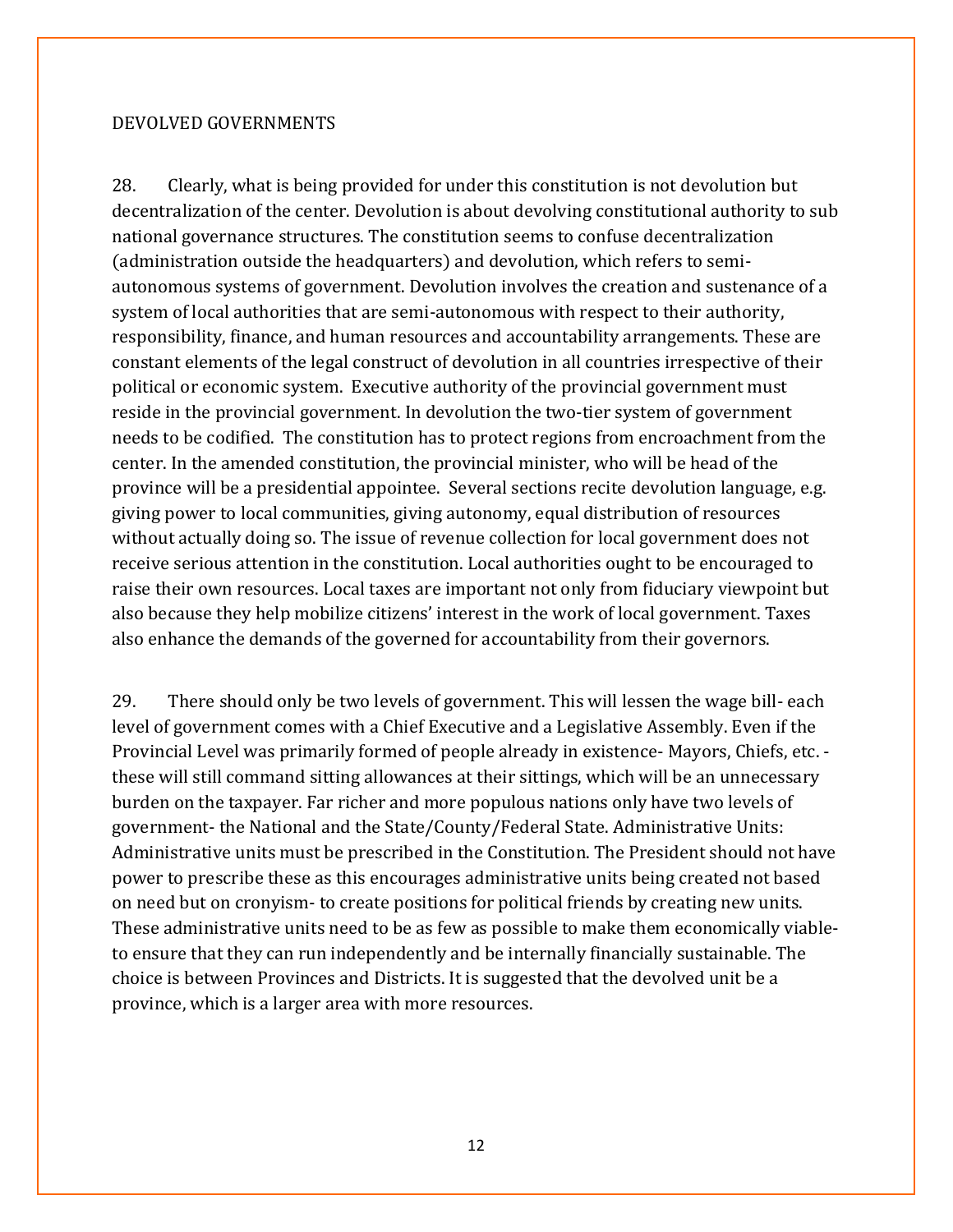30. There seems to be no certainty of the system of decentralization in the draft constitution. First and foremost, the Provincial Level's Executive, which seems to be the main level of decentralization, is completely in the control of the President. The Provincial Minister and Provincial Permanent Secretary is appointed by the President. This is not real devolution, it is only deconcentration of presidential power from the Administrative Capital (Lusaka) to the provincial capital, or as stated by the World Bank's Decentralization Thematic Team, the redistribution of decision making authority and financial and management responsibilities among different levels of *central* government (See World Bank's Decentralization Thematic Team, Decentralization, available at www.ciesin.org/decentralization/English/General/Different\_forms.html).

31. The proposed system will not lead to a knock-down development effect for people at the grassroots level, as the system is still concerned with the maintenance of its core-Lusaka. For true devolution to occur, and for far-flung areas to experience a chance at development, the system of devolution needs to create several cores which are nearer to the people- maybe at Provincial Level. The people should elect the leaders at these levels, to feel ownership of the authority, and they should only be accountable to the people who elected them. The concentration of all duties apportioned to the Provincial and Local Government will also give these units a better chance to effect the lives of people in their units, and true financial management will also be devolved. The current system where the Provincial Administration and the Local Government is answerable to the national government does not offer sufficient administrative or financial freedom to be effective.

#### INDEPENDENT OFFICE HOLDERS

32. The qualifications of the Attorney General (Art. 213 (3), Solicitor-General and Director of Public Prosecutions: It is suggested that the Attorney General be qualified to be a Supreme Court Judge. This reflects the importance of this office as the primary legal advisor to the Government. The qualifications of the Solicitor-General and the Director of Public Prosecutions should be that of a High Court Judge, for specificity's sake.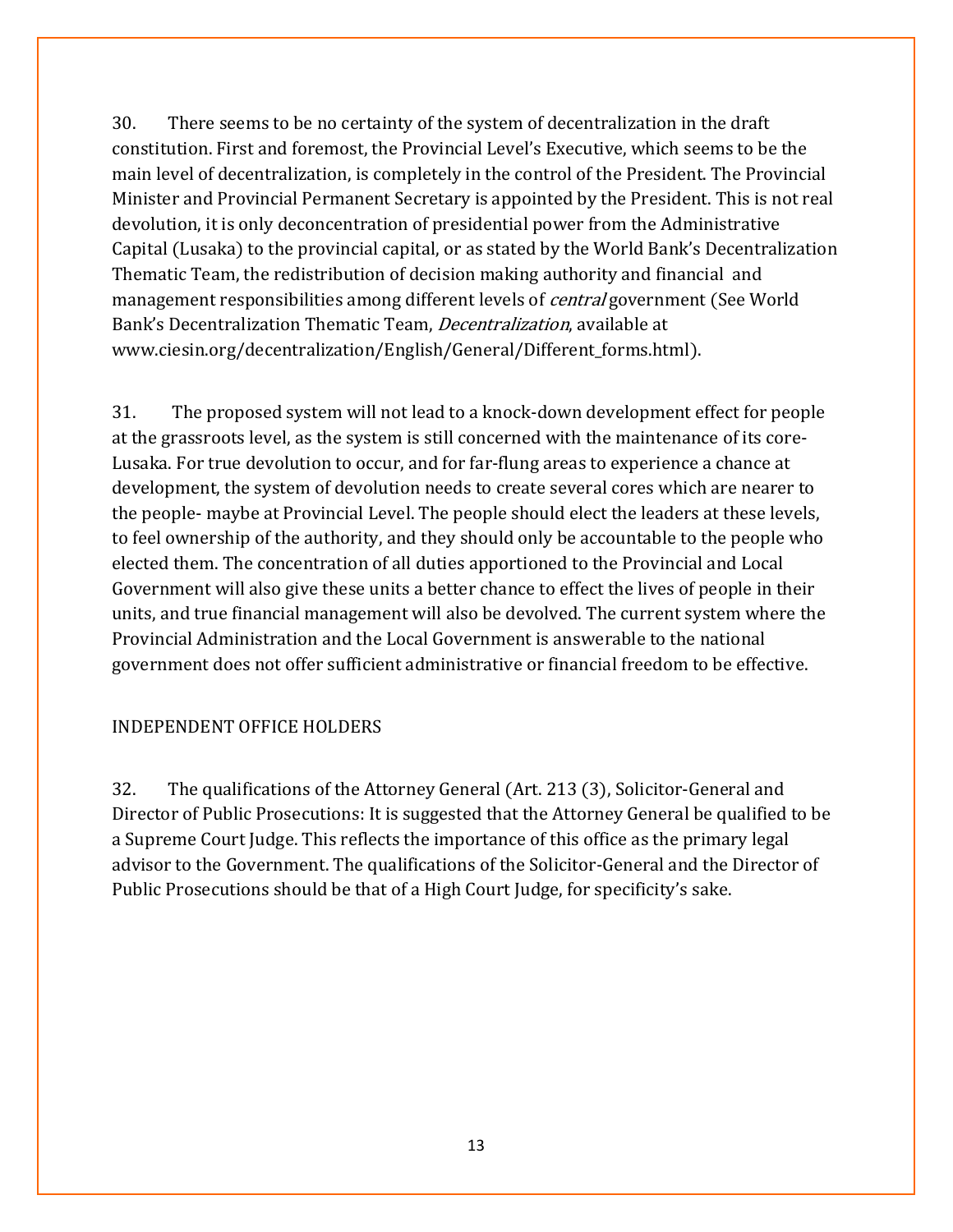33. Electoral Commission is established by Article 229 (1). One of the keys to guaranteeing an independent electoral commission is a transparent appointment system for the members of the commission. The constitution as presently structured does not guarantee that. Article 242 provides that the appointment and regulation of commissions including the electoral commission shall be prescribed. In practice this has meant that the President appoints the members of the electoral commission, subject to ratification by the National Assembly. Where the commission is appointed by the President, the commission will be composed of people who will implement the President's wishes. It is better to have in place a clear appointment process. The constitution should grant members tenure and specifying a fixed term for commissioners to serve on the Electoral Commission. The Electoral Commission composition should be well spelt out, with the number of appointees to make up the electoral commission clearly stated.

34. Gender Equality Commission and the Human Rights Commission are established under articles 231 and 230 respectively. Gender equality is a human right (Article 3, International Covenant on Civil and Political Rights). The creation of two commissions in effect is a duplication of duties and an unfortunate and unnecessary burden on the taxpayer in separate building headquarters, staff, etc., whereas their activities will invariably keep intersecting. They should be combined into the Human Rights and Gender Equality Commission- so as to reflect the important position that gender equality has as a value in Zambia. South Africa in its 1996 constitution was the first country to establish a Gender Commission; however, the South Africa approach has not been very successful. Thinking on this matter has evolved and the practice is now to establish one Commission which is both a Human Rights and a Gender Commission. Kenya, in its 2010 constitution, combines the two commissions and establishes the Human Rights and Equality Commission. One of its responsibilities is "to promote gender equality and equality generally and to coordinate and facilitate gender mainstreaming in national development2."

 $\overline{\phantom{a}}$ 

<sup>&</sup>lt;sup>2</sup> Article 59(1), Kenya Constitution, 2010.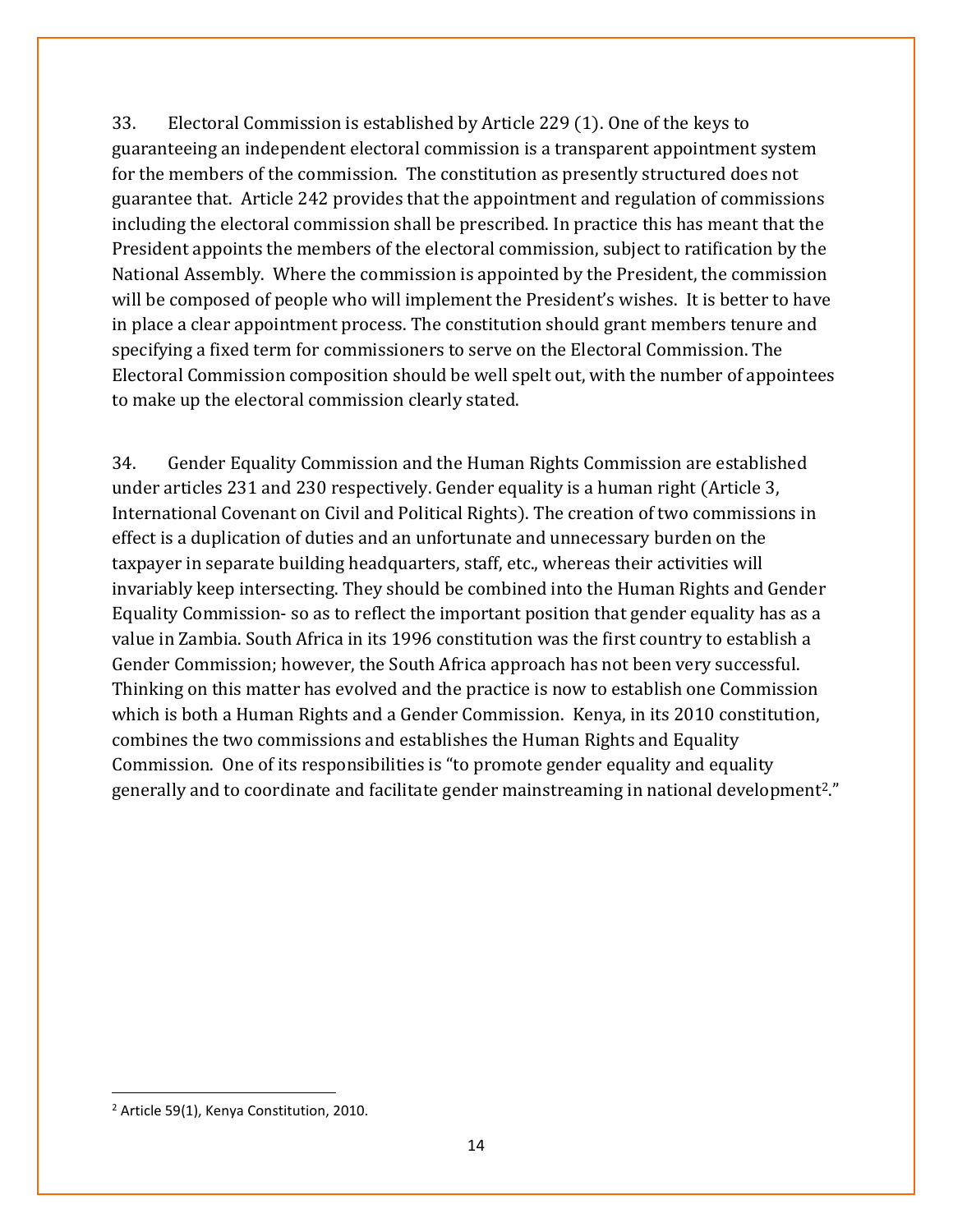35. Judicial Service Commission (Article 219) and Judicial Complaints Commission (Articles 236) these are two commissions that should be combined into one. There is a visible overlap in their duties- the JCC hears complaints against Judges, while the JSC hears appeals, and neither are courts. It is recommended that the JSC be the only commission, which hears complaints, investigates and gives recommendations to the Chief Justice for the removal of a Judge. Any appeals should be heard by the highest court in the land (Supreme Court/Constitutional Court), to reflect the importance of judges as persons who have the primary responsibility to exercise judicial authority of Zambia, and also to ensure finality- and this procedure should be constitutionally entrenched. The Judicial Service's Commission constitution should also be constitutionally entrenched, to ensure its independence- it should not have a majority of people appointed by the President and should also have as members judges and a magistrate elected at every level of the Court hierarchy (Supreme/Constitutional, Court of Appeal, High Court, Magistrate), and representatives from the Law Society.

36. The amended constitution establishes a State Audit Commission (Article 234): There is no need for this commission. It seems to have no other duty but to recommend the appointment of the Auditor General. It is an unnecessary burden on the taxpayer. The process of interviewing of the Auditor-General should be done by the Public Service Commission, and the current controls to the effect that the appointment by the President must be subject to ratification by Parliament be maintained.

37. Financial Independence of Commissions and Independent Offices: All independent offices and commissions should have full financial independence. They should be able to present their budgets straight to Parliament (perhaps as annexes to the Ministry of Finance's Budget), and not "*deal directly with the Ministry responsible for finance*" (Article 238). The current provisions of the constitution will ensure some level of control by the Ministry of Finance, and therefore by the Executive, because an independent commission will always be under the implicit threat of not having its budget approved by the Ministry (as opposed to it being approved by Parliament). Provisions dealing with commissions fail to structure commissions that are independent. Clear guidelines are needed as to how members of the commissions are appointed and how their security of tenure is secured.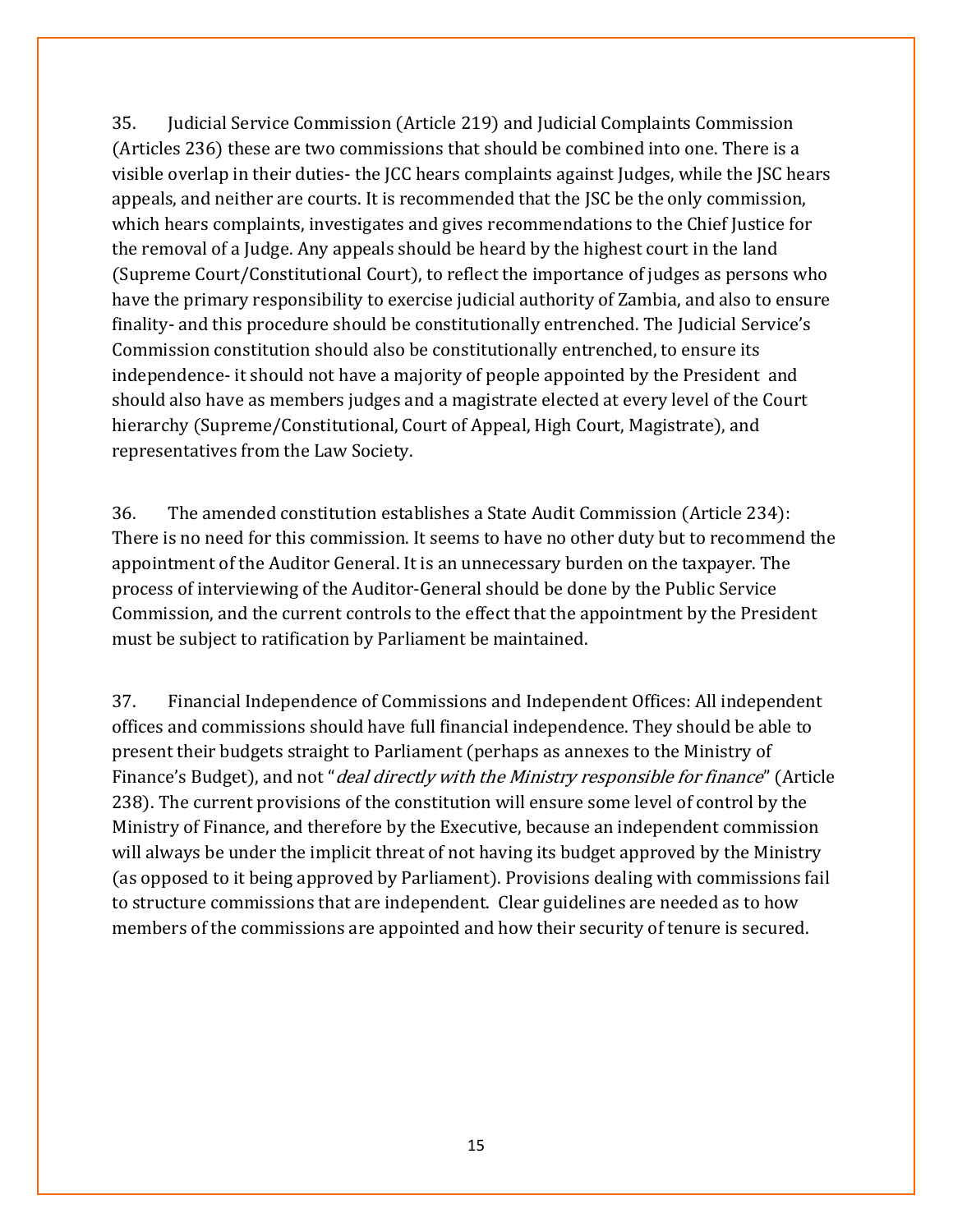Public Service Commission

38. The President has very wide powers under article 185 to appoint public officers, terminate their employment and exercise disciplinary control over them. The president is allowed to constitute public offices for the republic and abolish any office. These are excessive powers in a President. They provide a route for patronage. This provision makes the president very powerful. They provide an avenue for undermining the constitution by constitutional means. At the very least, public offices created by the President should require effective parliamentary approval. The objective with regard to the public service appointments should be to remove the public service from political control. It should be to ensure that merit rather than political considerations would serve as the only criterion for appointment and promotion, that dismissals and disciplinary control are not used as instruments of political victimization and thereby jeopardizing the political neutrality of the public service. It is also part of the general scheme of institutional safeguards against political and ethnic based appointments. This is particularly important in Zambia where the civil service has been politicized and turned in what I would term a "presidential service." It must be realized that the civil service is the bedrock of the government, providing not only expert advice on the basis of which policy is determined but also the machinery for the execution of policy.

39. Article 185 (1) is extremely problematic. It vests the power to confirm appointments to public office and to exercise discipline on public officials in the president. To avoid politicization of the public service, this power should be in the public service commission. If Zambia is to develop a professional civil service, the Public Service commission must be independent and empowered to exercise professional judgement over matters affecting the civil service.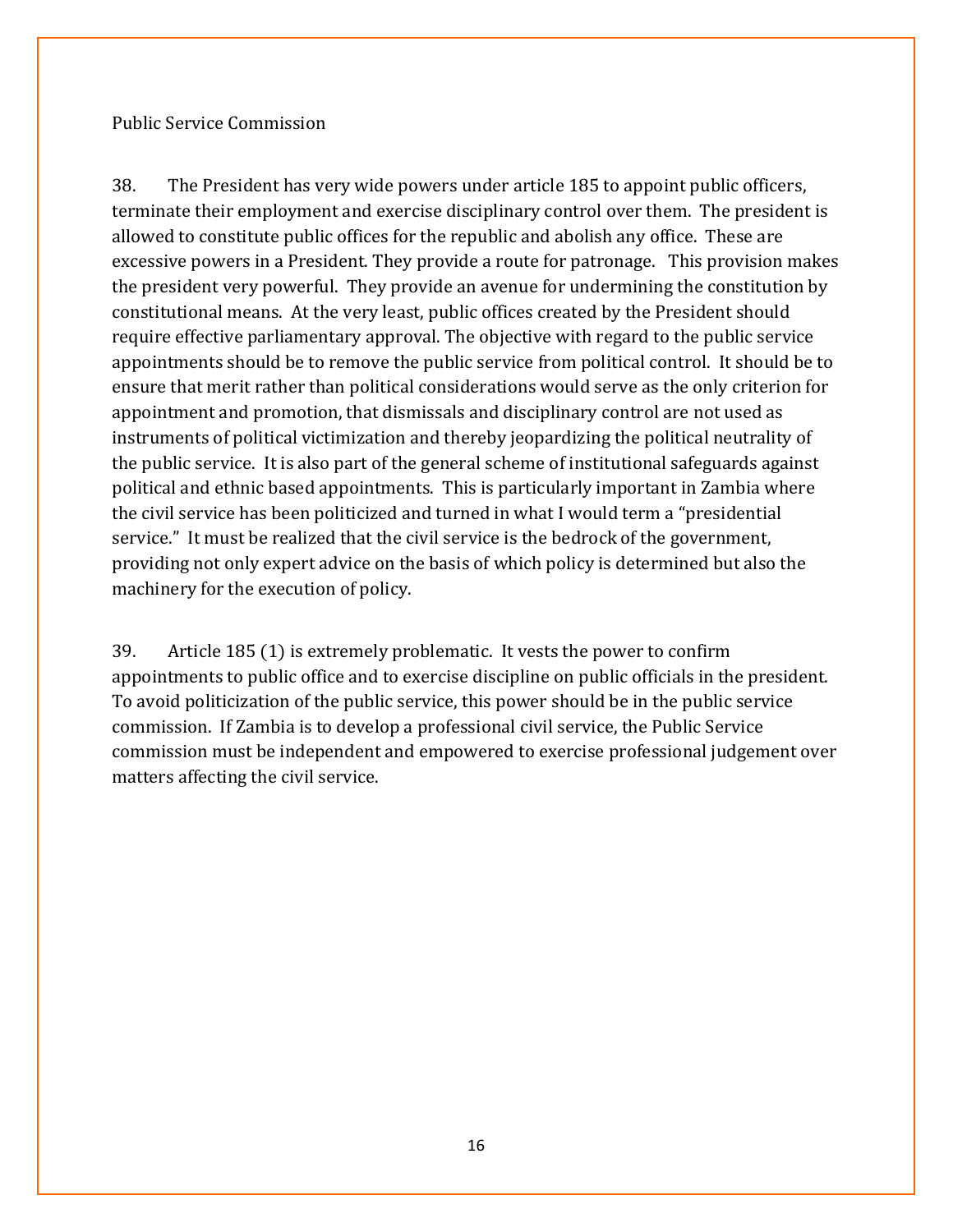40. Article 235 provides for the creation of a) and Anti-Corruption Commission; b) an Anti-Drug Abuse Commission; c) and Anti-Financial and Economic Crimes Commission; and d) a Police and Public Complaints commission. A separate Commission for Financial and economic Crimes is unnecessary; the Anti-Corruption Commission should be adequate. Again, the Constitution fails to secure the independence of these commissions, and it is not clear to whom they report. Article 216 provides that in the performance of their functions under the constitution, the commissions shall not be subject to the control or direction of any person or authority. This, however, is not reflected in the provisions that create the commissions. The relevant articles fail to secure the independence of the commissions through mandating a transparent appointment system, guaranteeing secure tenure of commissioners, and ensuring that the commissions do not report only to the president. In fact, Article 242 leaves it to Parliament to enact legislation ensuring that persons appointed to the commission are persons of integrity. The appointments are to be made by the president, subject to ratification by the National Assembly. According to Article 242, the composition of services created under the article is left to be determined by Parliament. This is wrong. If these commissions are meant to be independent, the commissions must be constituted and their powers defined by the constitution. Otherwise what you have is parliamentary commissions and complete control of the commissions by the President.

Defense and National Security

41. Articles 190 -197 deals with defense and security. Once again the constitutional provisions on this matter are weak and lack substance. The question of appointing security and defense chiefs is left to a law to be enacted by parliament. Here again the issue is how to prevent patronage and politicization of appointments in this sector. The constitution ought to deal with how security and defense chiefs are appointed and put in place measures that ensure security of tenure. The 2010 Kenyan constitution includes some innovative provisions that could be helpful in formulating appropriate provisions for Zambia on this matter3.

 $\overline{\phantom{a}}$ 

<sup>&</sup>lt;sup>3</sup> See Chapter 14, Kenya Constitution, 2010.